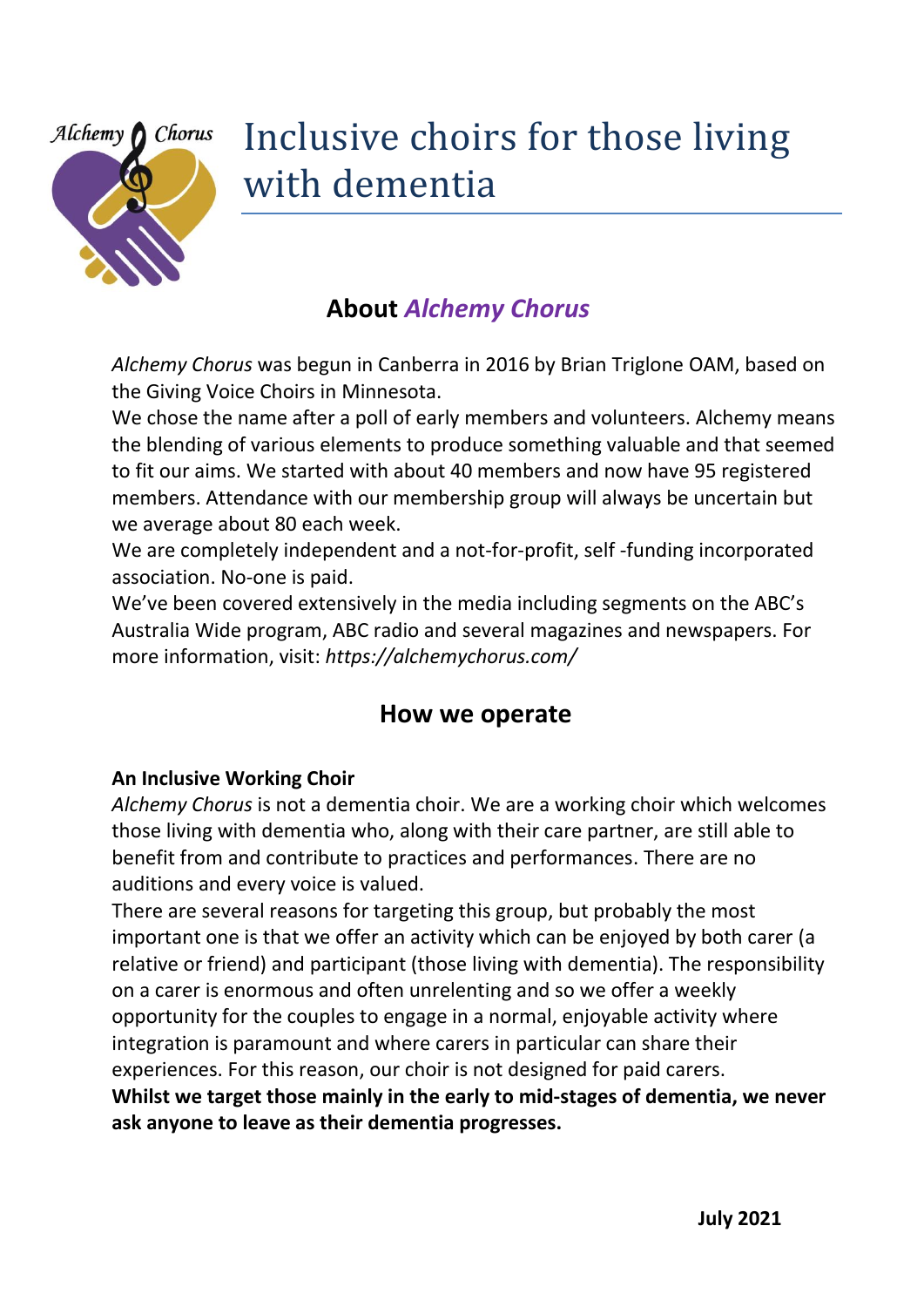#### **Practices and Performances**

As a working choir we perform at least twice each year in concert and there are often opportunities to entertain at appropriate functions too.

So, while our practices are great fun, we incorporate into them most of the things a regular choir would include such as a warm-up and parts singing. We encourage soloists, especially from those with dementia and we've had some wonderful and very moving discoveries of hidden talent.

At the end of each term, we have an in-house concert where any member is welcome to perform. There is usually a long list of performers and it's a lot of fun. We also have visiting performers such as Keith Potger from *The Seekers*, as well as local soloists and a ukulele band and we have combined with another community choir to put on a great concert with about 90 voices.

The *Alchemy Chorus* uniform is white top with black bottoms and a gold scarf, provided by the choir.

#### **Practice Format**

 Our practices start at 10.00am but there is coffee and tea available prior to that for early birds. We sing till 11.00 when we have a break of about 20 mins, after which we sing again till 12.00. Morning tea is a vital and popular part of the day when all members can share experiences with others in similar circumstances.

Most weeks we also ask one couple to give us a potted history of their lives. The aim of this segment is to recognise people's contribution to society, to remind us that that there was a life before dementia and that this illness can strike people of all intellects, vocations and abilities.

Each week we sing about 14 songs unless we're practising for a concert. We divide the choir into two sections and often teach one side an easy part to a song while the other sings the melody. We also divide along gender lines for some songs and teach two fairly easy harmonies. Sometimes the parts are SATB, but it depends on the song. It's largely a case of making the song interesting to the carers and volunteers and still within the capabilities of those with dementia. We use the free musical notation program Musescore to help learn parts.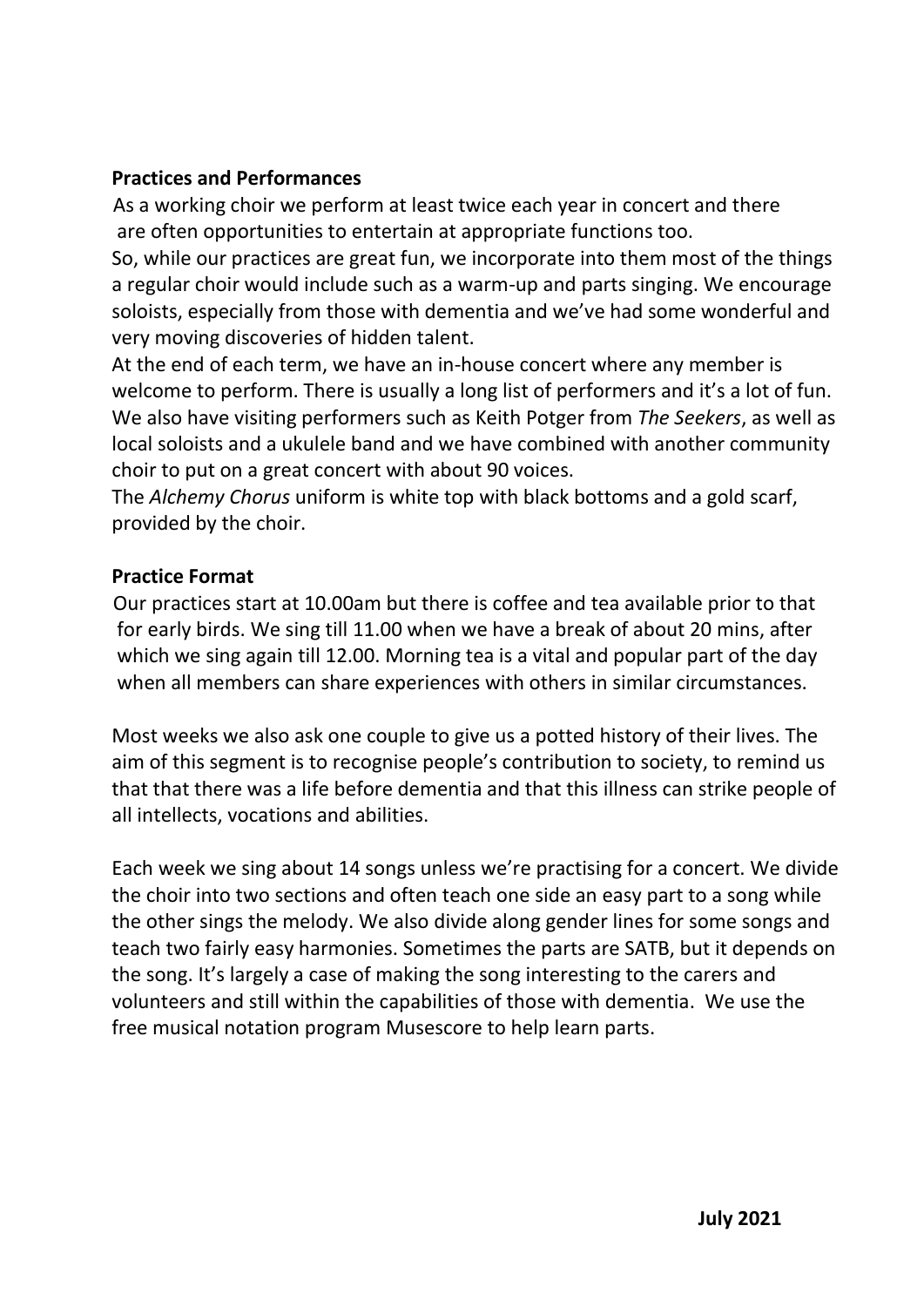#### **Volunteers**

The volunteers are vital to the structure we use. As well as practical support, they provide a solid musical base, helping the participants in particular to find their part. Male volunteers are especially important in encouraging men who, like most men of that era, are reluctant to sing because of the unflattering remarks their music teacher may have made about their voice in primary school!

#### **Songs**

We've found that those with dementia roughly fall into the age group 60 -85 so we choose songs that they'd have sung or heard in their teens or early adulthood. While we do quite a few melancholy songs, the most popular are the livelier songs.

Of course, we take suggestions from the members.

We always conclude by acknowledging birthdays (the birthday people conduct "Happy Birthday") followed by "Reach Out and Touch Somebody's Hand" and "Now is the Hour".

# **Charges**

We charge \$10 cash per couple each week and average about 80 attendees per week. The aim is to charge as little as possible, but to allow for unexpected costs such as a temporary replacement conductor or pianist. Volunteers are not charged.

We operate on school terms.

# **Name tags**

Everyone is given a name tag which is marked P (Participant - person with dementia), C (Carer) or V (Volunteer). The name of an emergency contact is written on the back of every name tag.

# **Song Folders**

Everyone is given a black A4 folder with the song lyrics. This can also be used in performances, but we find that many of the members, including the participants, can sing quite a number of the songs from memory which enhances performances considerably. The *Alchemy Chorus* logo, with a space at the bottom for a name, is slipped into the front cover.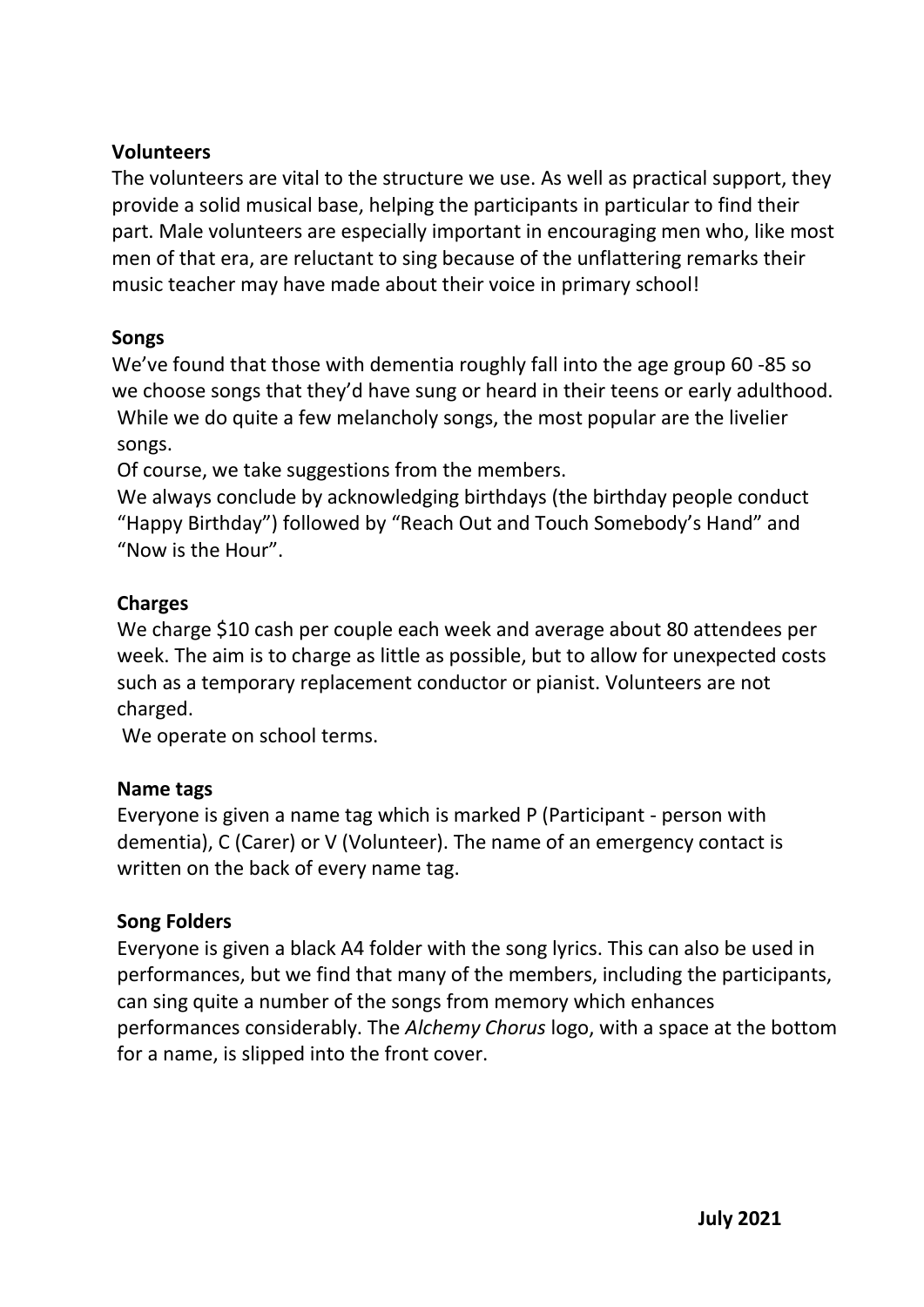#### **Carers' Responsibility**

We ask every carer to sign a declaration that they will remain with the participant for whom they are responsible during the practice. If the carer is unable to attend but the participant still wants to come, we arrange for a volunteer to meet the participant and act as their carer for the day. This is always only a temporary arrangement.

#### **Member Liaison and Care**

We have a member liaison person who handles any matters relating to the welfare of our members, following up on sick members, reporting family events such as new grandchildren, hospitalisations etc.

We always have at least one trained first aid officer at practice.

We also have a Choir Manager who is responsible for all the practical matters including volunteer rosters, initial interviews and membership enquiries.

#### **Database**

We run a protected database which holds everyone's name, status, address and contact details.

We also register attendance each week to help us with our budgeting and to balance our takings.

#### **The value of singing**

Finally, recognising that wholehearted singing is most beneficial for lifting the spirits, try to encourage that and discourage timidity. Our unofficial motto is "let it go!"

And we might add that all of us involved in *Alchemy Chorus* find it incredibly rewarding and lots of fun. If you'd like to share this wonderful experience by establishing an *Alchemy Chorus* in your area, we would love to hear from you.

**For enquiries please contact Trish Cran our Publicity and Development Officer at: [trishcran51@gmail.com](mailto:trishcran51@gmail.com) or 0438 422 737 or Brian Triglone at: [briantrig@iinet.net.au](mailto:briantrig@iinet.net.au) or 0402 095 592**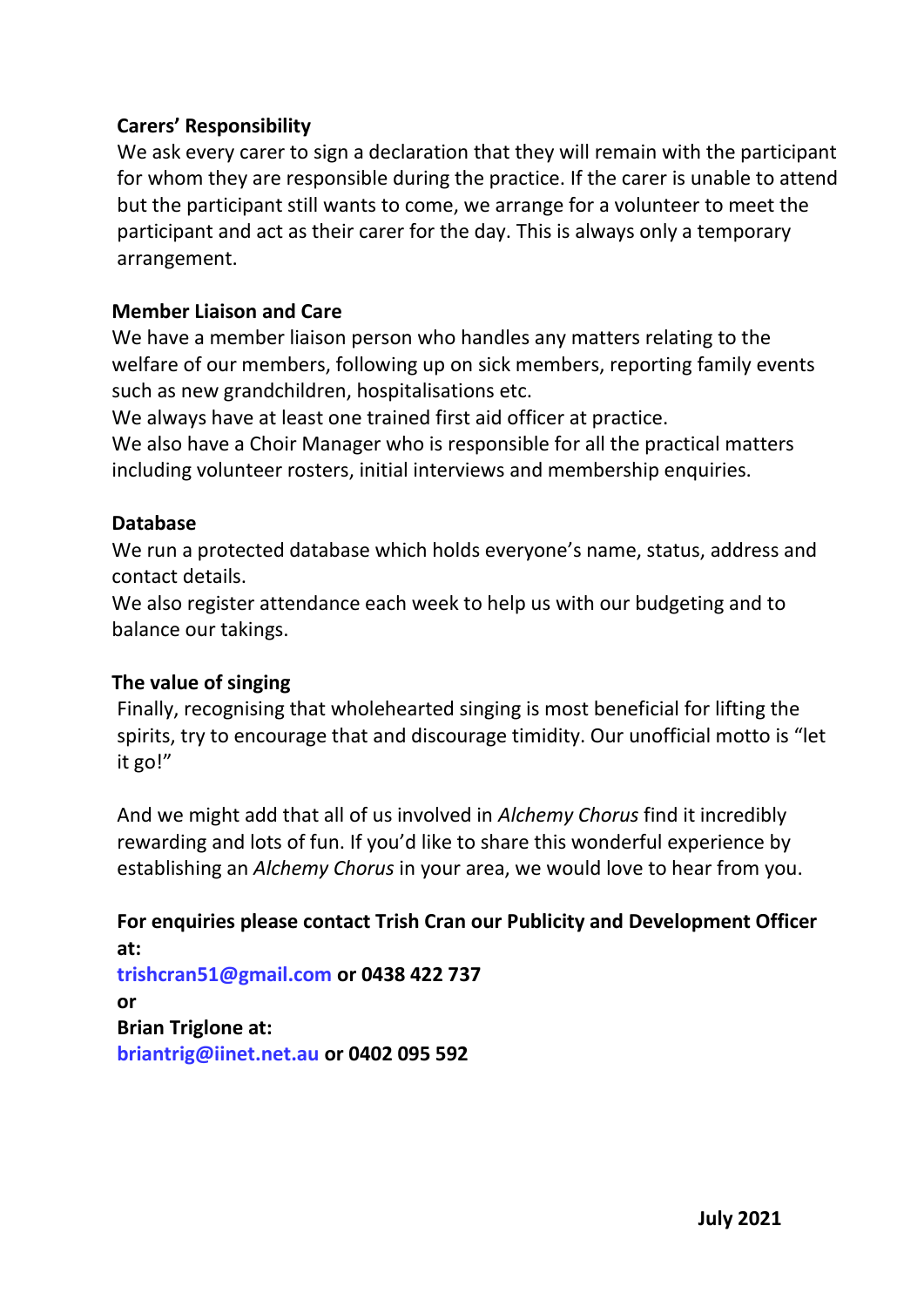# **Establishing an** *Alchemy Chorus*

#### **What's needed summary:**

- 1. **Determine the need for a choir in your area**. Although we do not have any formal relations with them, talk with organisations such as Dementia Australia and aged care providers to help assessing the number of suitable people in your area and referring them to the choir.
- 2. **Our target group** is those living with dementia who, together with a relative or close friend, are still able to benefit from and participate in practices and performances. *However, no-one is ever asked to leave because of a deterioration in their dementia.* To be feasible, you need a minimum total of about 30 people including volunteers-see 11 below.
- 3. **Find a conductor**. This is the crucial step of course. The conductor needs to have a bright personality, musical and conducting skills including the ability to write simple harmonies, (not necessarily formal training, but it helps), patience and above all a sense of humour. You probably won't be able to pay the conductor-at least during the early stages.
- 4. **Find an accompanist**. Ideally this should be someone who can play by ear as well as from a score. Our song book only has lyrics. Most scores for the accompanist can be purchased on-line. You should budget to pay the accompanist. You should also have backups for both conductor and accompanist.
- 5. **Find a venue**, preferably with a piano or keyboard and a sound system. The venue is likely to be your one of your largest expenses but you might also find that some organisations are happy for you to use their hall at no charge. It's important to consider parking, lighting, heating and cooling and facilities for morning tea which is a very important part of the practice. It's the time when carers in particular can share experiences.
- 6. **Form a committee** (You really don't need too many. Check the rules for incorporated associations for your state). That committee becomes the association and the choir attendees are clients.
- 7. **Register as an incorporated association.** Register the name *Alchemy Chorus* name of city. We encourage the use of the name *Alchemy Chorus* mainly to help us develop a national profile which helps encourage others to establish choirs and enables you to use our logo. However, you may decide to use another name. (If so, please try to avoid names that focus on dementia! Remember, this is an inclusive choir)